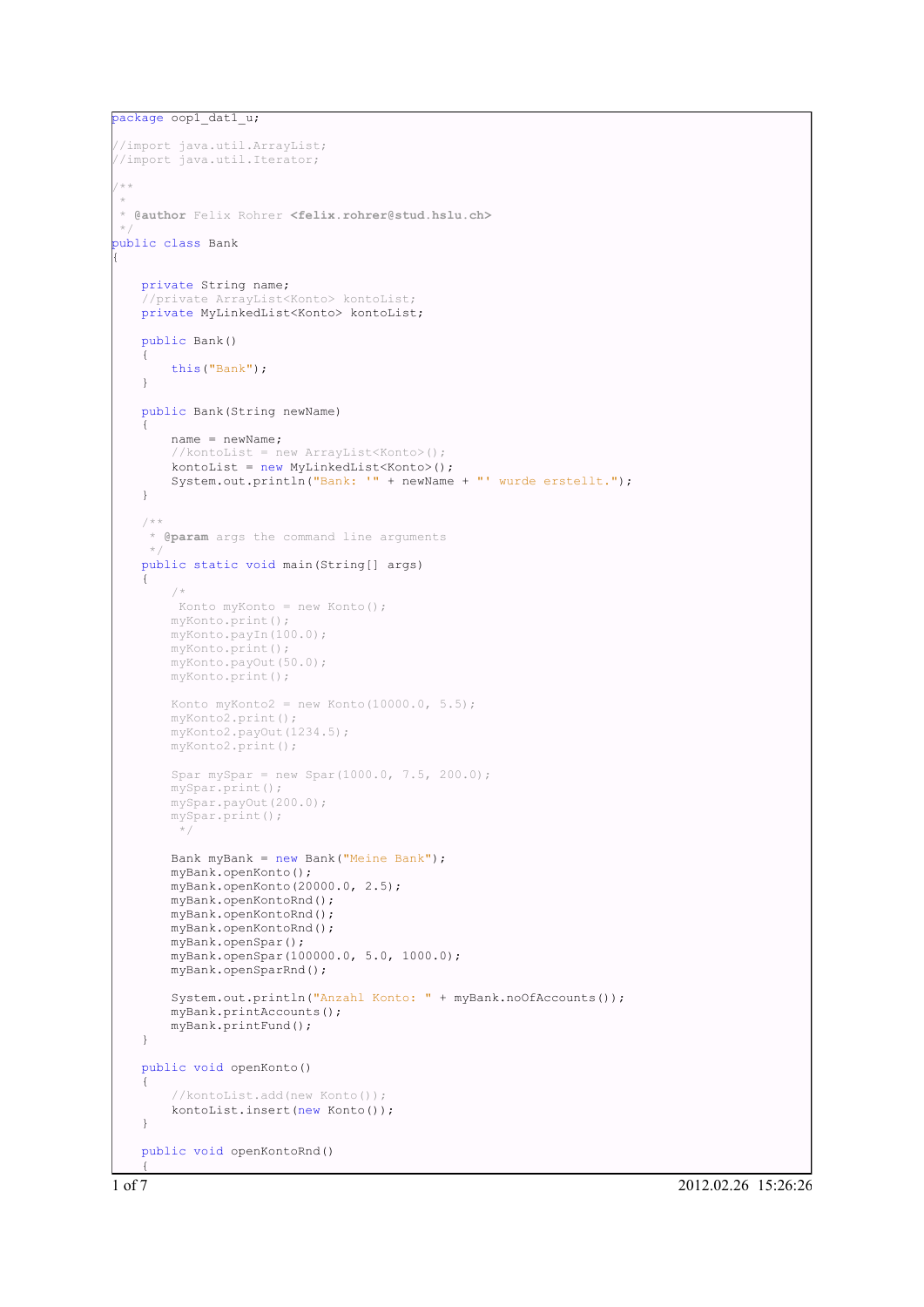```
openKonto(Math.random()*1000, Math.random()*2);
}
public void openKonto(double newSaldo, double newRate)
{
    kontoList.insert(new Konto(newSaldo, newRate));
}
public void openSpar()
{
    kontoList.insert(new Spar());
}
public void openSparRnd()
{
    openSpar(Math.random()*5000, Math.random()*5, Math.random()*1000);
}
public void openSpar(double newSaldo, double newRate, double newMaxOut)
{
    kontoList.insert(new Spar(newSaldo, newRate, newMaxOut));
}
public int noOfAccounts()
{
    return kontoList.size();
}
public void printAccounts()
{
    /*
    Iterator<Konto> itr;
    itr = kontoList.iterator();
    while (itr.hasNext()) {
       itr.next().print();
    }
     */
    MyListNode actualNode = kontoList.getHead();
    System.out.println("----------");
    while (actualNode != null) {
       Konto k = (Konto) actualNode.getData();
        k.print();
       actualNode = actualNode.getNext();
    }
}
public void printFund()
{
    /*
    int sumFund = 0;Iterator<Konto> itr;
    itr = kontoList.iterator();
    while (itr.hasNext())
        sumFund += itr.next().getSaldo();
    }
    System.out.println("Summe aller Flüssige Mittel: " + sumFund);
    */
    MyListNode actualNode = kontoList.getHead();
    double sumFund = 0.0;
    while (actualNode != null) {
       Konto k = (Konto) actualNode.getData();
        sumFund += k.getSaldo();
        actualNode = actualNode.getNext();
    }
    //System.out.println("Summe aller flüssigen Mittel: " + sumFund);
    System.out.format("Summe aller flüssigen Mittel: %.2f%n", sumFund);
}
```
}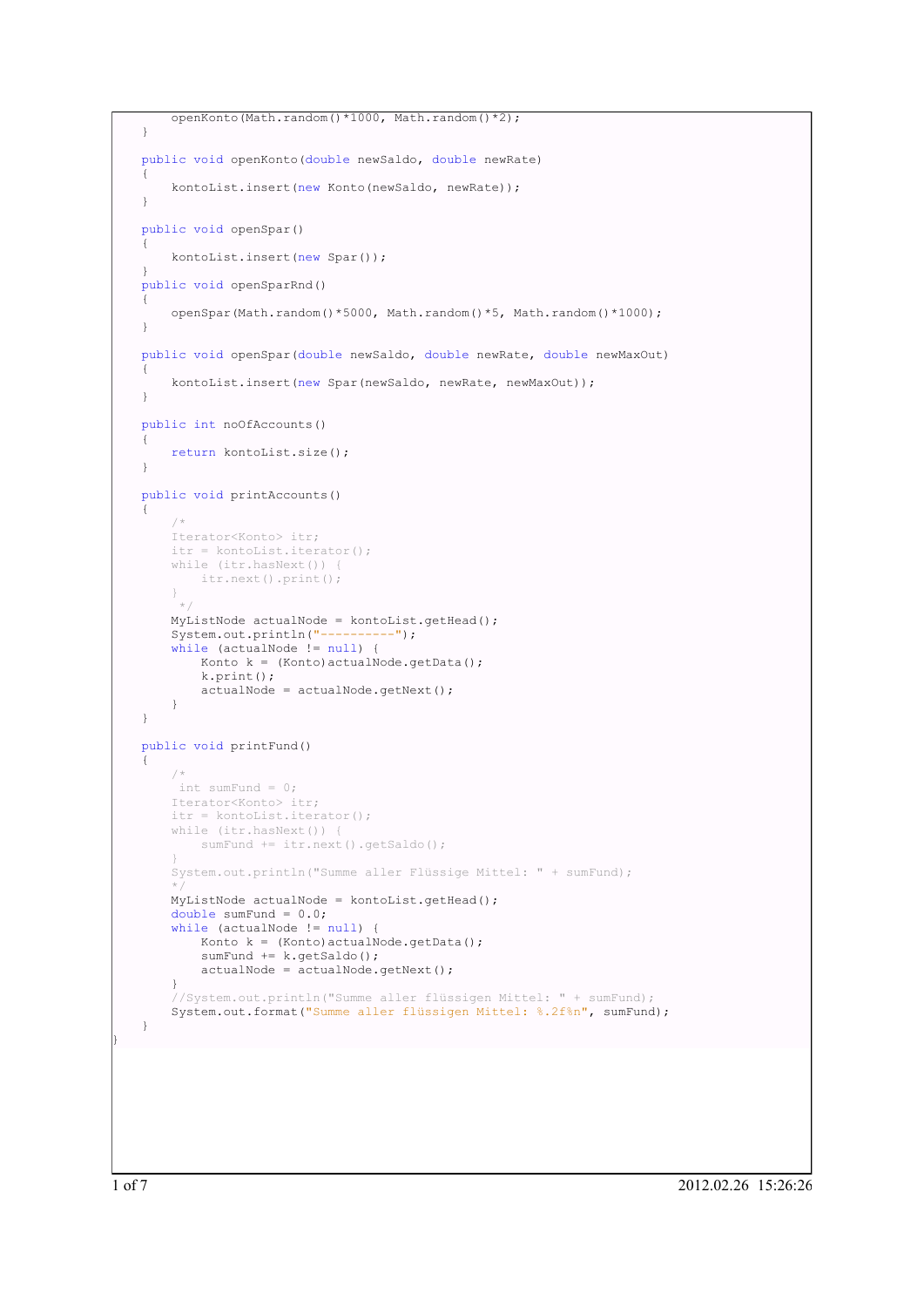```
package oop1 dat1 u;
/ * **
* @author Felix Rohrer <felix.rohrer@stud.hslu.ch>
\simpublic class Konto
{
   private static int count = 1;
   private int no;
   private double saldo;
   private double rate;
   public Konto()
   {
       no = count;
       count ++;
        saldo = 0.0;rate = 0.0;}
   public Konto(double newSaldo, double newRate)
   {
       this();
       saldo = newSaldo;
       rate = newRate;
   }
   public void payIn(double value)
    {
       if (value > 0.0) {
           saldo += value;}
    }
   public void payOut(double value)
   {
       if ((value > 0.0) && (value \le saldo)) {
           saldo -= value;
       }
   }
   public void print()
   {
        // System.out.println("Konto: " + no + ", Saldo: " + saldo + ", Zins: " + rate + "%");
        System.out.format("Konto: %d, Saldo: %.2f, Zins: %.2f%%%n", no, saldo, rate);
    }
   protected double getSaldo()
    {
       return saldo;
    }
   protected double getRate()
    {
       return rate;
    }
   protected int getKontoNummer()
   {
       return no;
    }
}
```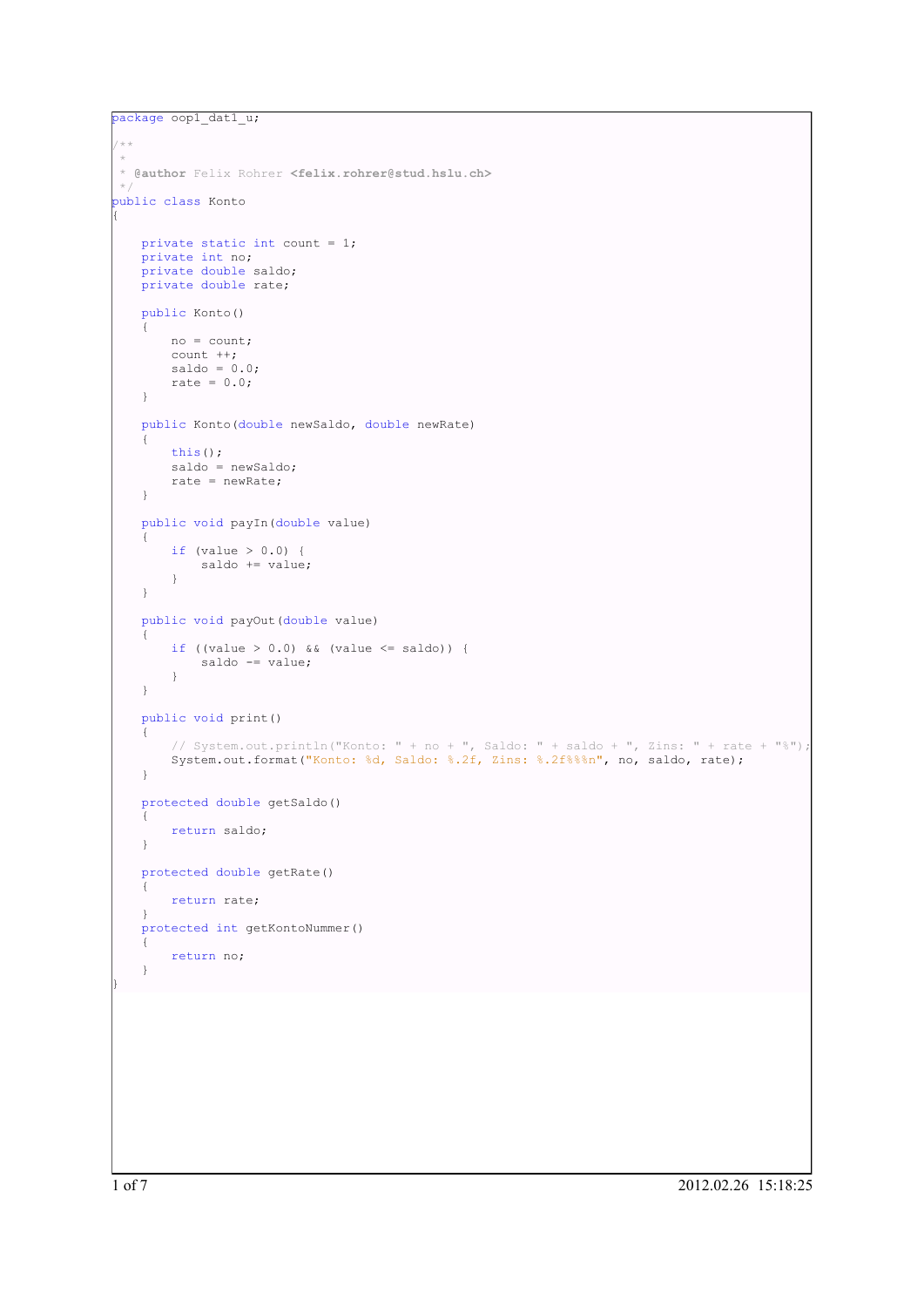```
package oop1 dat1 u;
/**
 *
 * @author Felix Rohrer <felix.rohrer@stud.hslu.ch>
*/
public class MyLinkedList<T>
{
   private MyListNode<T> head; // Kopf bzw. Anfang der Liste
   private int numOfElements; // Anzahl Elemente in dieser Liste
   public MyLinkedList()
    {
       head = null;numOfElements = 0;
    }
   /**
    * Prüft, ob Liste leer ist.
    \rightarrowpublic boolean isEmpty()
    {
       return (head == null);
    }
   /**
    * Fügt Objekt d am Anfang in die Liste ein.
    *public void insert(T d)
    {
       head = new MyListNode\langle T \rangle(head, d);
       numOfElements++;
    }
   /**
    * Prüft, ob ein gleiches Objekt wie d bereits in der Liste enthalten ist.
     */
   public boolean isFound(T d)
    {
       MyListNode<T> actualNode = head;
       while ((actualNode != null) && ! d.equals(actualNode.getData())) {
            actualNode = actualNode.getNext();
        }
        if (actualNode == null) {
           return false;
        } else {
           return true;
        }
    }
    /**
    * Entfernt aus der Liste das erste Objekt gleich d.
    */
   public void remove(T d)
    {
       MyListNode<T> actualNode = head;
       MyListNode<T> prevNode = null;
       while ((actualNode != null) & 1 d.equals(actualNode.getData())) {
            prevNode = actualNode;
            actualNode = prevNode.getNext();
        }
        // Liste wieder ordentlich zusammenhängen:
        if (actualNode != null) {
            if (actualNode == head) {
                head = actualNode.getNext();
            } else {
               prevNode.setNext(actualNode.getNext());
            }
           numOfElements--;
       }
   }
    /**
    * Gibt alle Objekte der Reihe nach zeilenweise auf die Konsole aus.
     */
```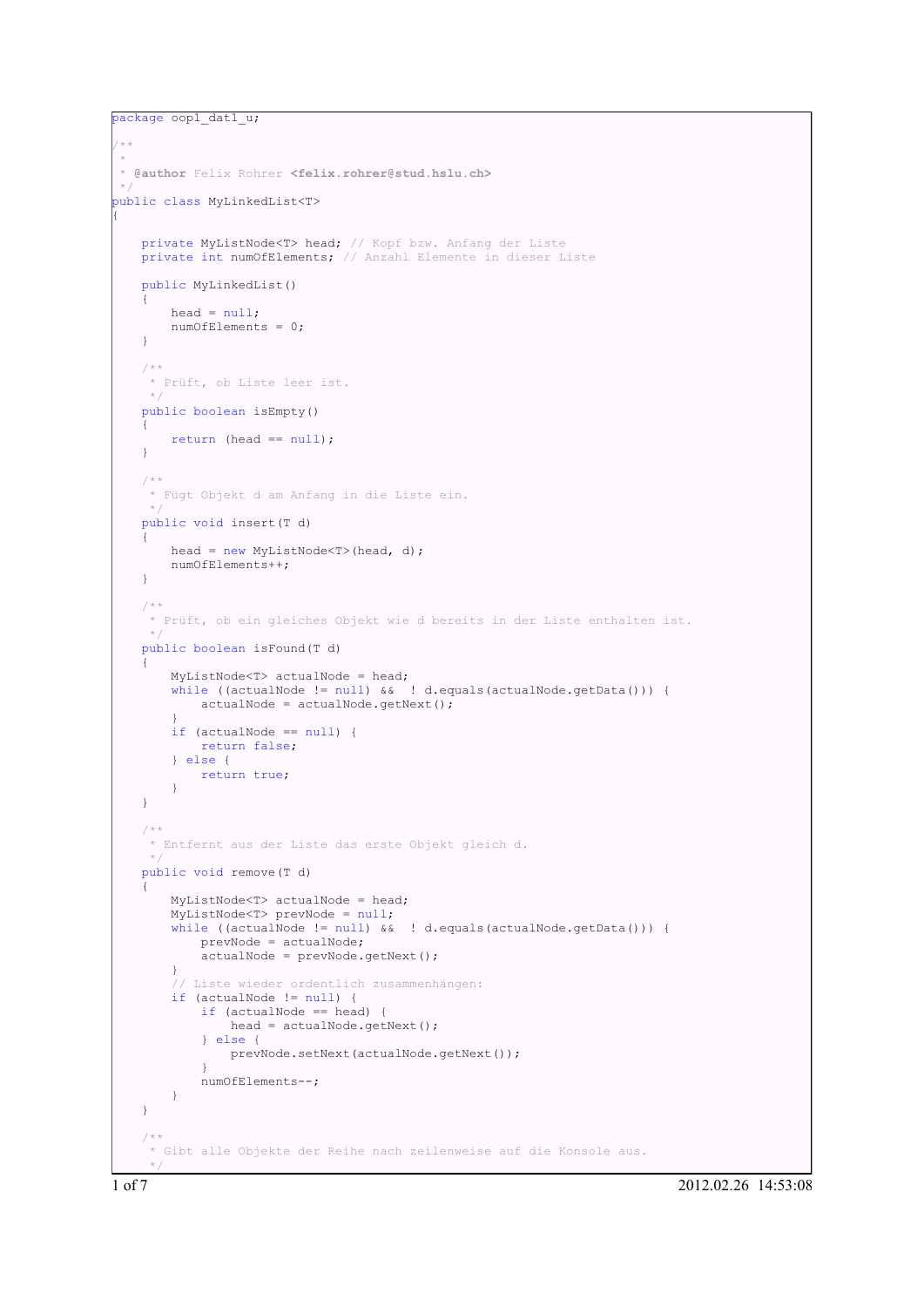```
public void print()
{
    MyListNode<T> actualNode = head;
    System.out.println("----------");
    while (actualNode != null) {
      System.out.println(actualNode.getData());
        \bar{a}ctualNode = \bar{a}ctualNode.getNext();
    }
}
public MyListNode<T> getHead()
{
    return head;
}
public int size()
\left\{ \right.return numOfElements;
}
// Test
public static void main_TestMyLinkedList(String[] args)
{
    MyLinkedList<Konto> list = new MyLinkedList<Konto>();
    list.insert(new Konto(10000.0, 1.5));
    list.insert(new Konto(500.0, 0.7));
    list.insert(new Spar());
    list.print();
    list.remove(new Konto(500.0, 0.7));
    list.print();
}
```
}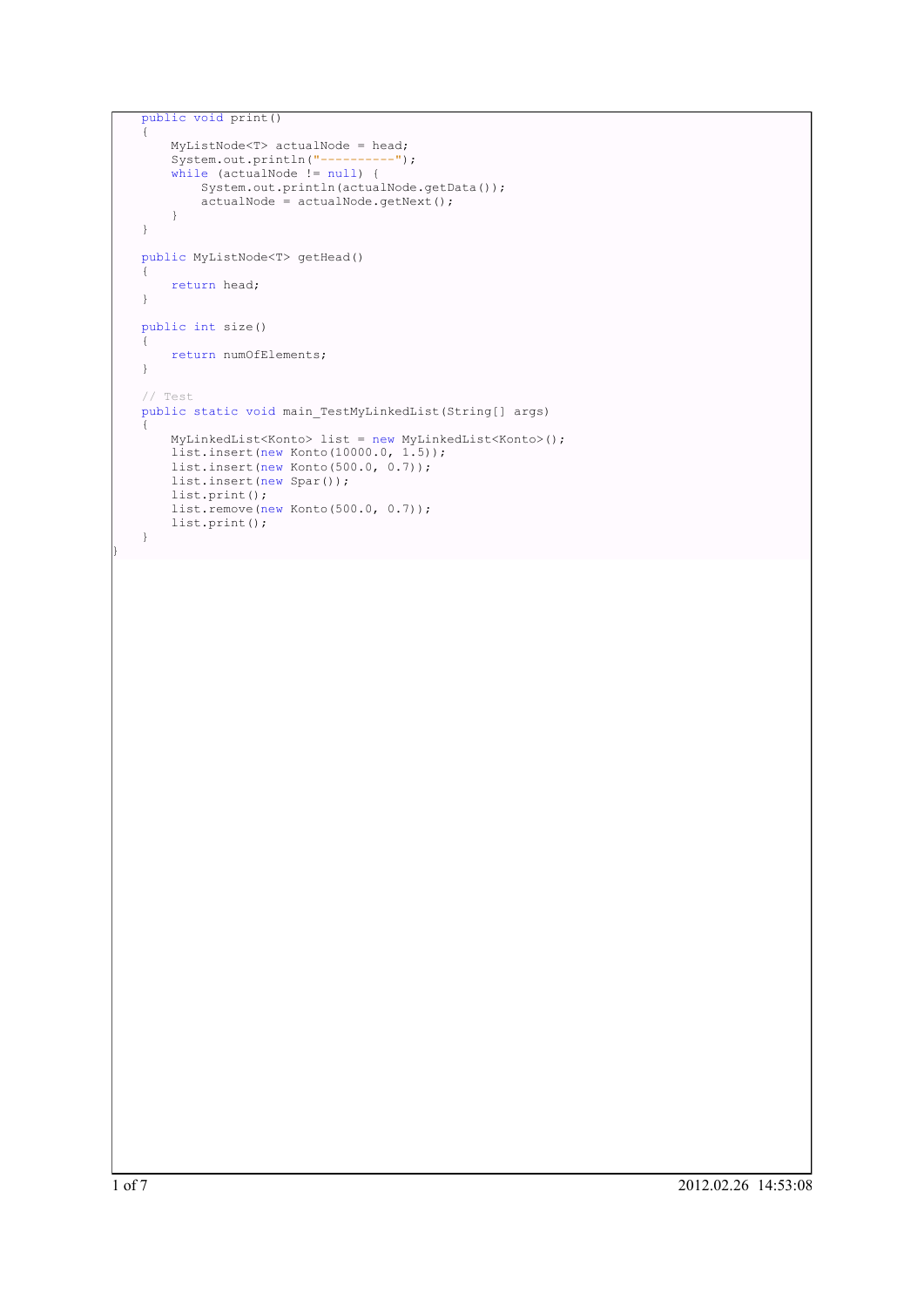```
package oop1 dat1 u;
/ * *\star* @author Felix Rohrer <felix.rohrer@stud.hslu.ch>
\simpublic class MyListNode<T> // NEU: Parametrisierte Klasse mit Klassentyp T
{
   private T data; // Daten; jetzt vom vorgegebenen Klassentyp T!
   private MyListNode<T> next; // Referenz zum nächsten ListNode-Objekt
   public MyListNode(MyListNode<T> n, T d)
   {
       next = n;
       data = d;}
   public void setData(T d)
   \left\{ \right.data = d;}
   public T getData()
    {
       return data;
    }
   public void setNext(MyListNode<T> n)
    {
       next = n;}
   public MyListNode<T> getNext()
    {
       return next;
    }
}
```